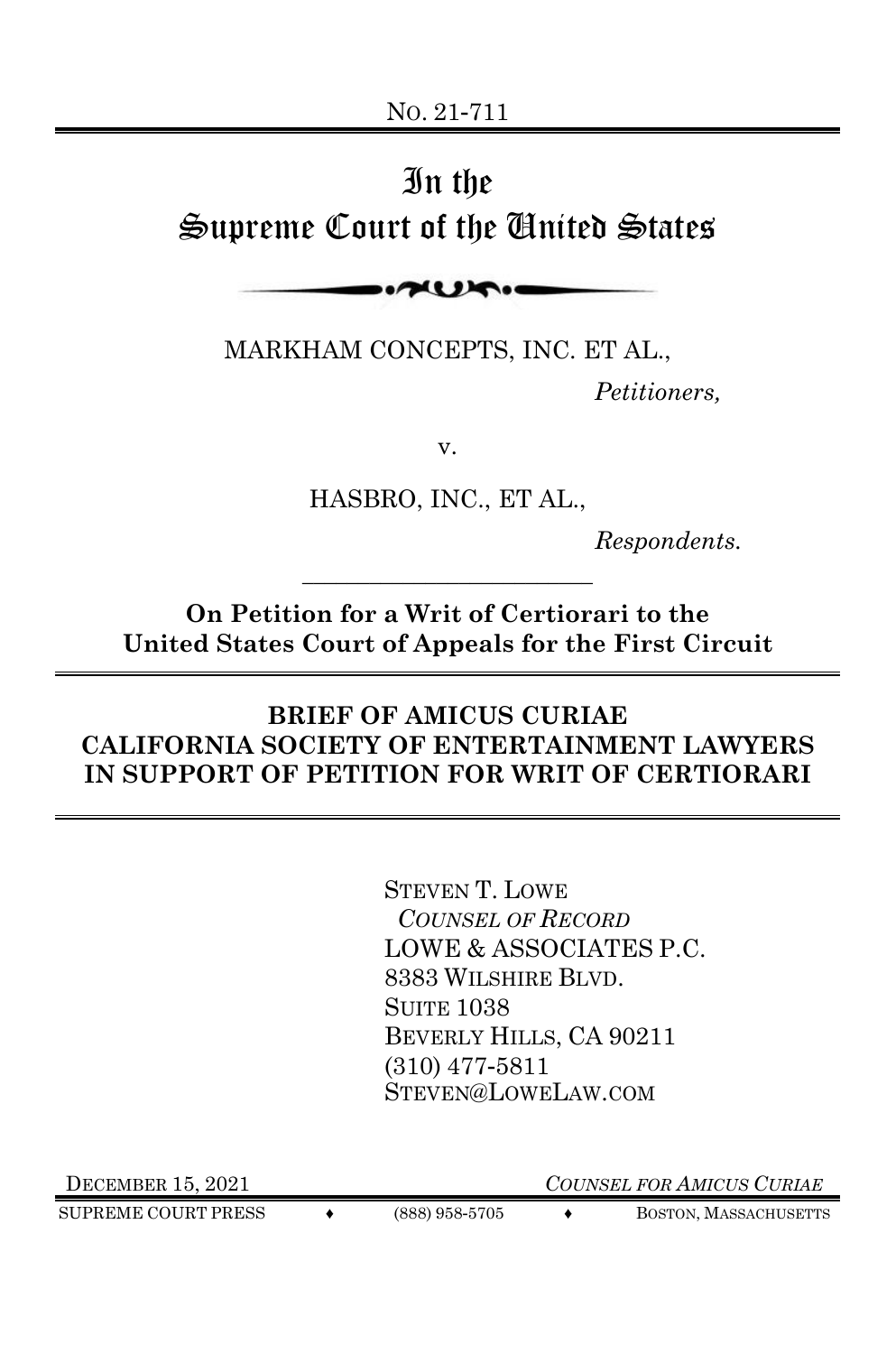# **TABLE OF CONTENTS**

| INTEREST OF THE AMICUS CURIAE  1                                                                                                                                                                  |  |
|---------------------------------------------------------------------------------------------------------------------------------------------------------------------------------------------------|--|
|                                                                                                                                                                                                   |  |
|                                                                                                                                                                                                   |  |
| I. THE FIRST CIRCUIT HAS A SINGULAR CASE<br>OF PRECEDENT APPLYING THE "INSTANCE<br>AND EXPENSE" TEST WHICH IS NOT<br>SUPPORTED BY THE TEXT OF THE COPYRIGHT<br>ACT OR THE HOLDING OF THIS COURT 4 |  |
| II. THE FIRST CIRCUIT'S EMPLOYMENT OF THE<br>"INSTANCE AND EXPENSE" TEST CREATES<br>UNNECESSARY UNCERTAINTY IN COPYRIGHT                                                                          |  |
|                                                                                                                                                                                                   |  |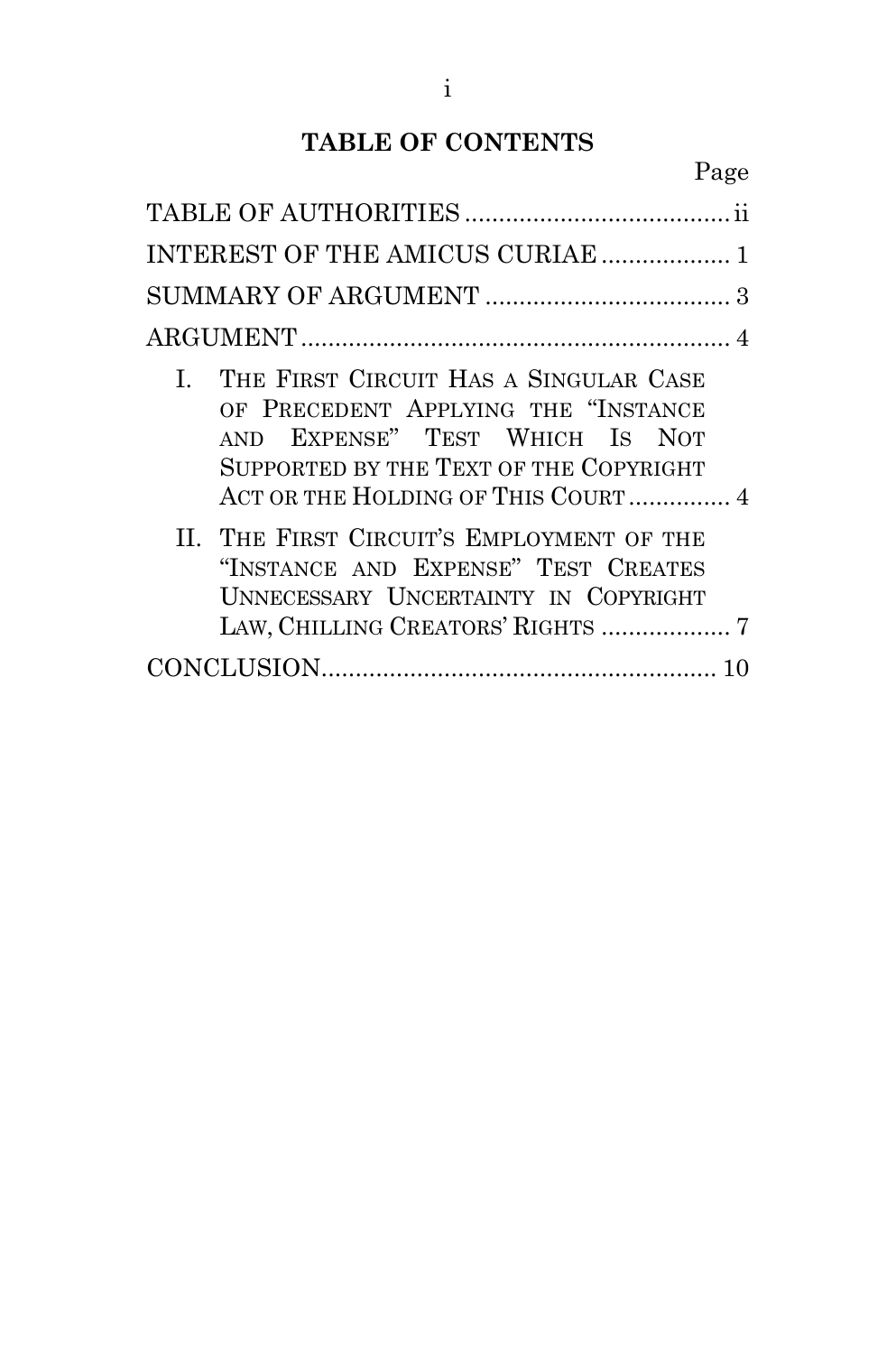# **TABLE OF AUTHORITIES**

### Page

### <span id="page-2-0"></span>**CASES**

| Brattleboro Publishing Co. v. Winmill Publishing |
|--------------------------------------------------|
| Brumley v. Albert E. Brumley & Sons, Inc.,       |
| Community for Creative Non-Violence v. Reid,     |
| Fogerty v. Fantasy, Inc.,                        |
| Forward v. Thorogood,                            |
| Helvering v. Hallock,                            |
| Horror Inc. v. Miller,                           |
| Kelley v. Southern Pacific Co.,                  |
| Lin-Brook Builders Hardware v. Gertler,          |
| Marvel Characters, Inc. v. Kirby,                |
| Michael Found. v. Urantia Found.,                |
| Mills Music, Inc. v. Snyder,                     |
| NLRB v. Amax Coal Co.,                           |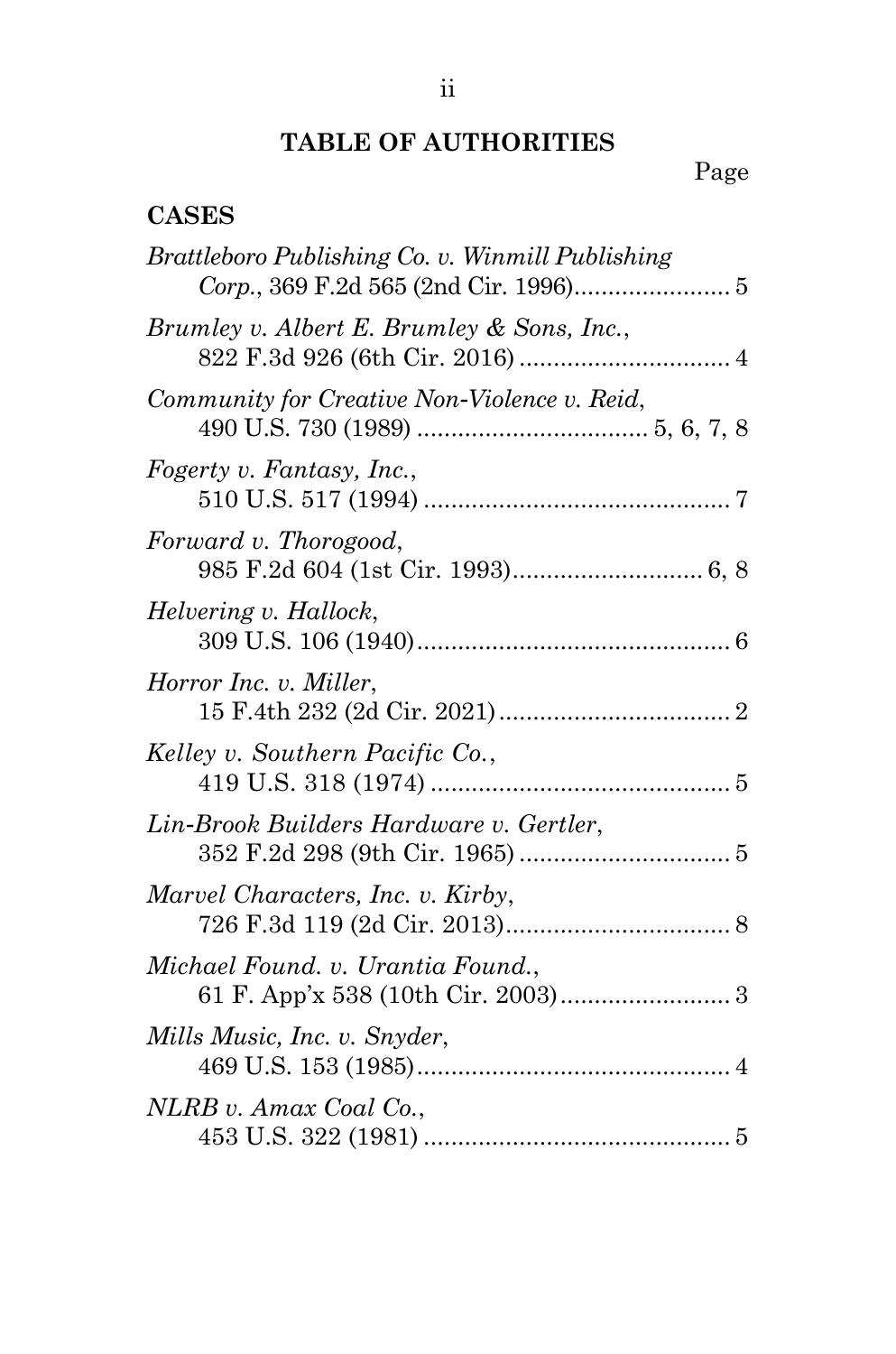**TABLE OF AUTHORITIES – Continued** Page

| Payne v. Tennessee,                   |  |
|---------------------------------------|--|
| Penguin Grp. (USA) Inc. v. Steinbeck, |  |
| Perrin v. United States,              |  |
| Playboy Enters., Inc. v. Dumas,       |  |
| Robinson v. Baltimore & Ohio R. Co.,  |  |
| Stewart v. Abend,                     |  |

### **CONSTITUTIONAL PROVISIONS**

|--|--|--|--|--|--|--|--|

# **STATUTES**

# **JUDICIAL RULES**

|--|--|--|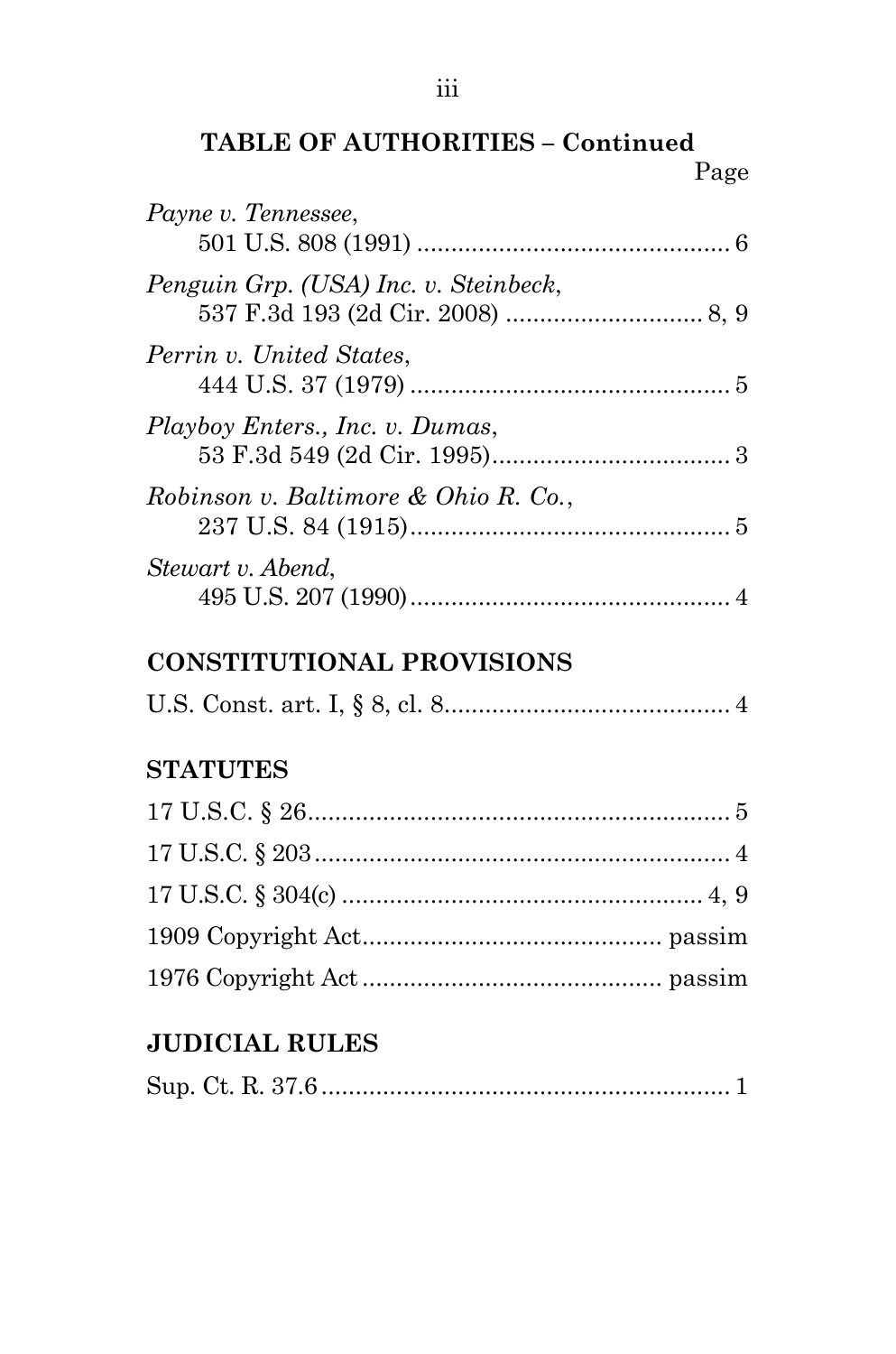### **TABLE OF AUTHORITIES – Continued** Page

### **OTHER AUTHORITIES**

| Steven T. Lowe,                           |
|-------------------------------------------|
| Death of Copyright 3: The Awakening,      |
|                                           |
| Steven T. Lowe,                           |
| Death of Copyright, 2010 L.A. LAWYER 32 1 |
| Thomas M. Deahl II,                       |
| The Consistently Inconsistent "Instance"  |
| and Expense" Test: An Injustice to Comic  |
| Books, 14 J. MARSHALL REV. INTELL. PROP.  |
|                                           |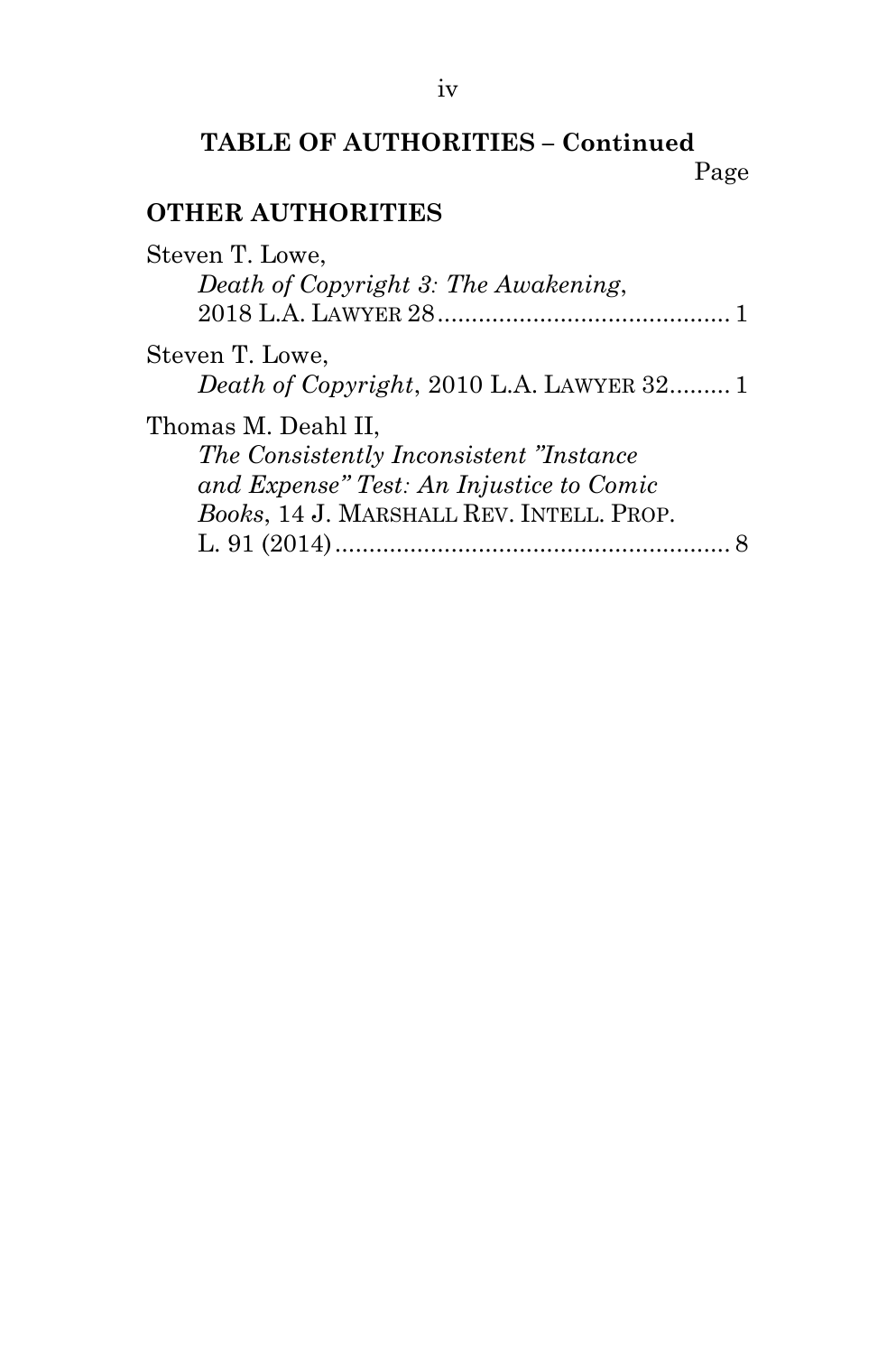

#### **INTEREST OF THE AMICUS CURIAE**1

<span id="page-5-0"></span>*Amicus curiae* the CALIFORNIA SOCIETY OF ENTERTAINMENT LAWYERS (CSEL) is a non-profit, nonpartisan, professional organization made up of attorneys working to represent creative professionals such as authors, screenwriters, songwriters, and other creators of intellectual property in the entertainment industry. CSEL seeks to balance the influence of international conglomerates within the television, film, and music industries through education, public-policy advocacy, legislation, and litigation, seen here as *amicus curiae*.

Creators, especially those small and individual, face an uphill battle in the entertainment industry against corporations who have greater resources and better access to legal assistance when it comes to copyright protection. Thus, when creative professionals face these businesses in litigation in an attempt to protect or enforce creators' copyright protections, the limitations creators face often give court victories to the defendants.2 CSEL's mission is to aid creators in

<sup>1</sup> Pursuant to Supreme Court Rule 37.6, counsel for *amicus* certify that no counsel for a party authored this brief in whole or in part, and no counsel or party made a monetary contribution intended to fund the preparation or submission of this brief. No person other than *amicus* made such a monetary contribution. The parties have been given at least ten days' notice of *amicus curiae*'s intention to file this brief and all parties have consented to the filing of this amicus brief.

<sup>2</sup> *See* Steven T. Lowe, *Death of Copyright*, 2010 L.A. LAWYER 32, 34-35; *see also* Steven T. Lowe, *Death of Copyright 3: The Awakening*, 2018 L.A. LAWYER 28 (identifying numerous cases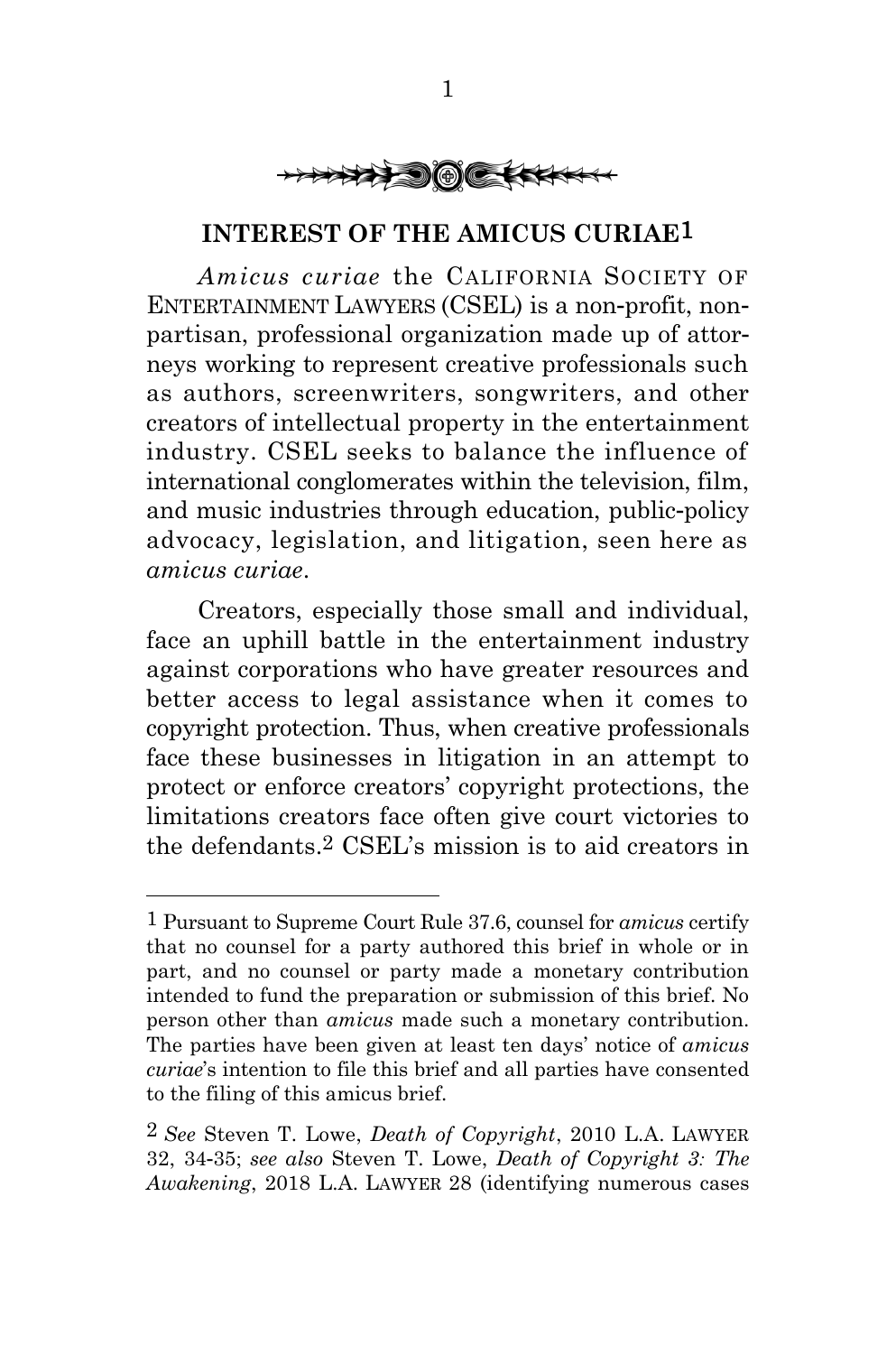such situations through informative counseling and advice to creator-litigants as to the best practices for protecting and enforcing their rights, as well as advocating their interests to those in a position to correct perceived deficiencies in their legal protections.

Termination rights under copyright has become an increasingly pressing area of copyright law as of late. *See e.g., Horror Inc. v. Miller*, 15 F.4th 232 (2d Cir. 2021). Such rights depend on the copyright ownership status of the creator and whether creators are precluded from establishing those rights under the federal workfor-hire doctrine. *Id*. at 242 (citing that termination is available for all works "executed by the author," other than those "made for hire"). In their petition for certiorari, Petitioners have demonstrated the lack of validity of First Circuit precedent regarding the "instance and expense" test for materials deemed under the 1909 Copyright Act to be "work-for-hire" when compared to the legal standards set by this Court in connection with materials deemed "work-for-hire" under the 1976 Copyright Act. Petitioner also establishes the inconsistencies across the circuits that warrant intervention by this Court. CSEL agrees with Petitioner that the use of the "instance and expense" test to ensnare copyrightable works of independent contractors into the work-for-hire doctrine under the 1909 Copyright Act undermines the language of the statute and creates a clear, unresolved conflict in the application of a federal body of law; a conflict that has often been used to deprive independent contractor authors of their fundamental rights under copyright law to "terminate" their "transfer" (to the extent there was such

decided between 1991 and 2018 in which the studio or network defendants prevailed with a 95% win-loss record).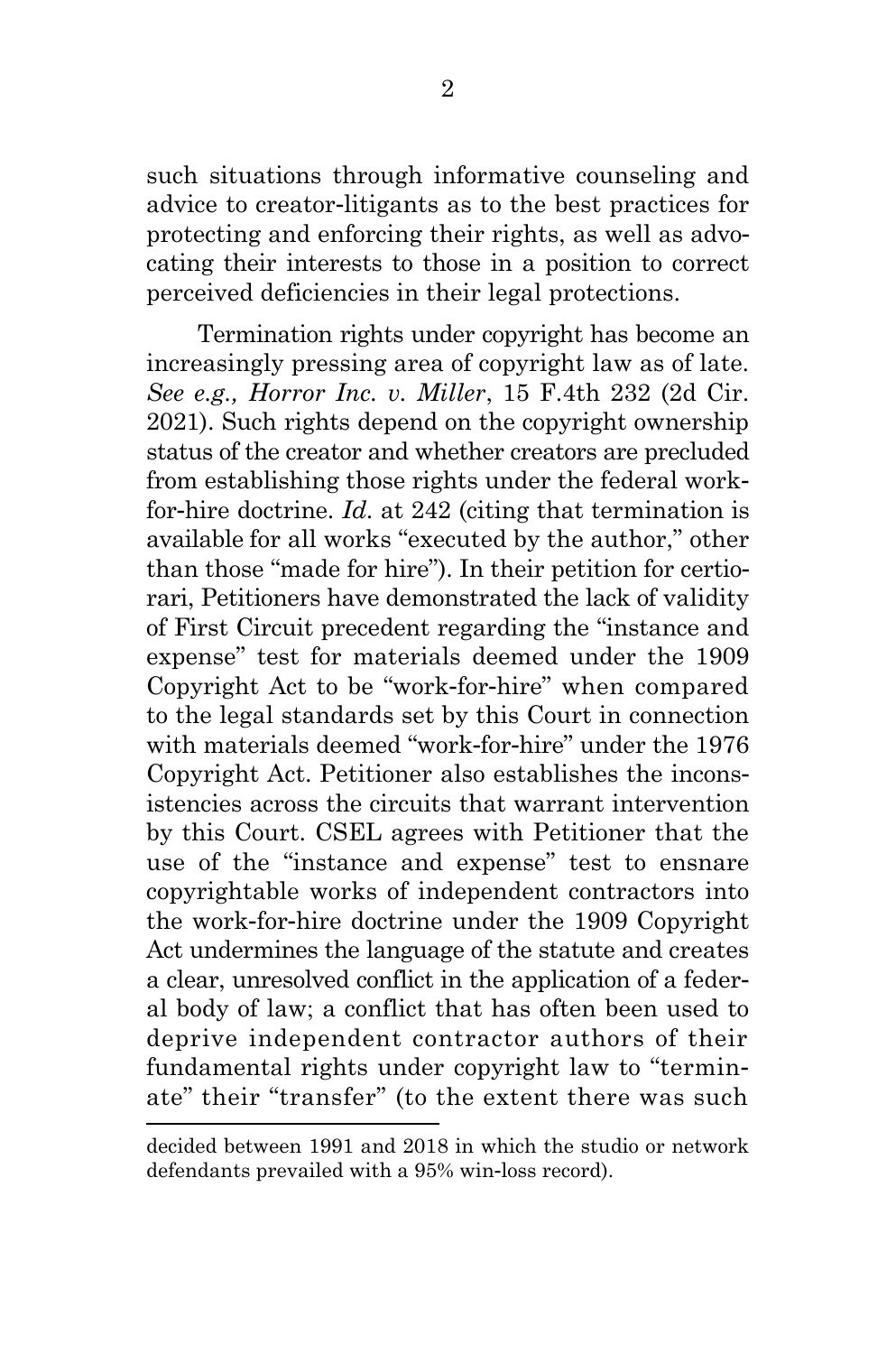a "transfer" at all). This case provides this Court a clear opportunity to resolve these tensions in the law and between the circuits, as the issue of whether the materials at issue are, in fact, works-for-hire under the 1909 Act.



#### **SUMMARY OF ARGUMENT**

<span id="page-7-0"></span>The First Circuit Court of Appeals in this case rendered a decision to uphold a singular case of circuit precedent, against a mountain of contradictory law from other circuits and this Court. Despite an essential decision of this Court and the plain language of the Copyright Act, the ambiguities and misapplication of the "instance and expense" test continue to be embedded in the decisions of some circuit courts. *See e.g.*, *Playboy Enters., Inc. v. Dumas*, 53 F.3d 549, 559 (2d Cir. 1995); *Michael Found. v. Urantia Found.*, 61 F. App'x 538, 549 (10th Cir. 2003). This "test" comes at the expense of creators seeking to enforce their copyright rights, only to end up as casualties of a distortion of clear, unambiguous precedent to the contrary.

This Court should use the plain language and clear intent of Congress in its enactment of both the 1909 and 1976 Copyright Acts, as well as this Court's own decisions regarding independent contractors and the work-for-hire doctrine, to create a well-reasoned legal standard applicable across all the circuits. Specifically, this Court should permanently retire the "instance and expense" test developed by the Ninth Circuit and adopted by a couple other circuits, in recog-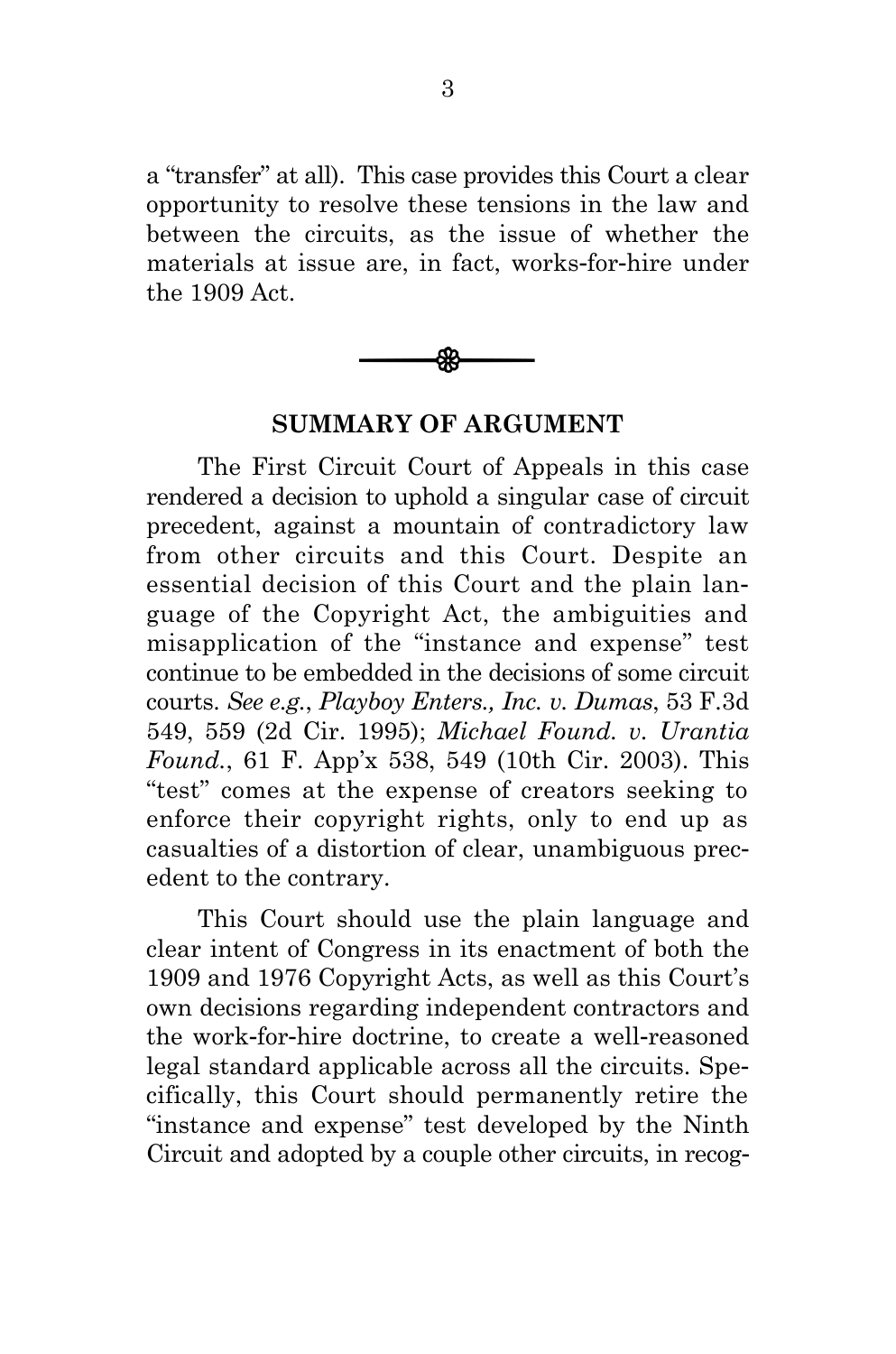nizing that this test significantly constrains federal copyright law and prejudices those seeking its protections, including the fundamental non-waivable rights of authors to terminate their grants of copyrights. 17 U.S.C. § 203; 17 U.S.C. § 304(c); *Brumley v. Albert E. Brumley & Sons, Inc.*, 822 F.3d 926, 927 (6th Cir. 2016) (explaining the right of creators or their descendants to terminate their assignment of a copyright to another party in declining to apply the "instance and expense" test).



#### **ARGUMENT**

<span id="page-8-1"></span><span id="page-8-0"></span>**I. THE FIRST CIRCUIT HAS A SINGULAR CASE OF PRECEDENT APPLYING THE "INSTANCE AND EXPENSE" TEST WHICH IS NOT SUPPORTED BY THE TEXT OF THE COPYRIGHT ACT OR THE HOLDING OF THIS COURT.**

Copyright protection for the product of a creator's services is a fundamental constitutional right. U.S. Const. art. I, § 8, cl. 8 (Congress has the power "to promote the progress of science and useful arts by securing for limited times to authors and inventors the exclusive right to their respective writings and discoveries"). Congress used such power in 1909 and 1976 to expand the rights of creators under the Copyright Acts of 1909 and 1976. *Stewart v. Abend*, 495 U.S. 207, 208 (1990) (citing provisions of the 1909 Copyright Act were meant to grant more rights to creators); *Mills Music, Inc. v. Snyder*, 469 U.S. 153, 171 (1985) ("The principal purpose of the amendments in  $\S 304$ [of the 1976 Act] was to provide added benefits to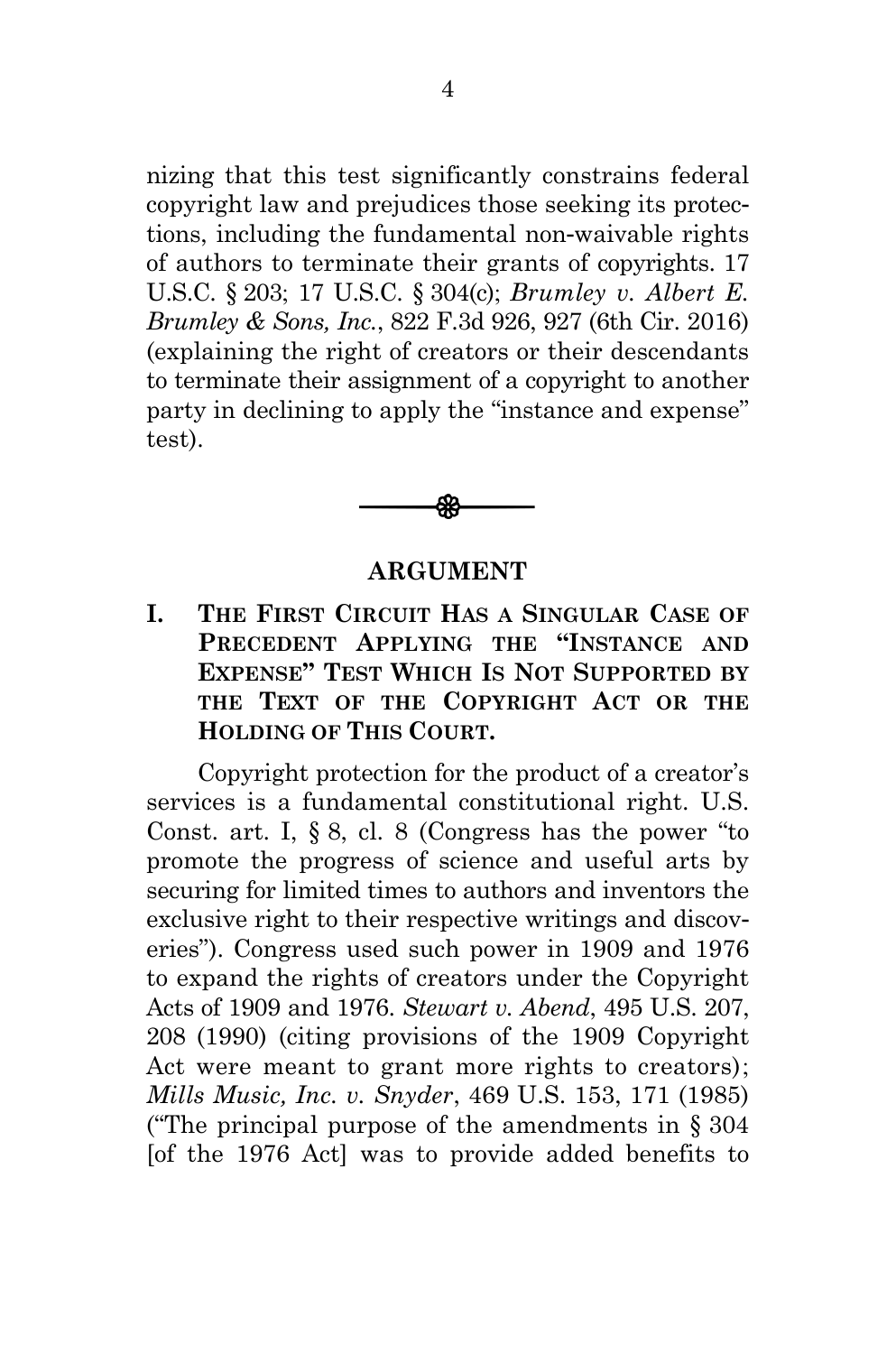authors"). It is well established that "[w]here Congress uses terms that have accumulated settled meaning under . . . the common law, a court must infer, unless the statute otherwise dictates, that Congress means to incorporate the established meaning of these terms." *NLRB v. Amax Coal Co.*, 453 U.S. 322, 329 (1981); *Perrin v. United States*, 444 U.S. 37, 42 (1979).

Section 26 of the 1909 Copyright Act, 17 U.S.C. § 26 (1976 ed.) ("Section 26"), laid out the work-forhire provision, stating only that "the word 'author' shall include an employer in the case of works made for hire." Neither 'employer' nor 'works made for hire' were defined in the 1909 Act. However, under common law, 'employer' is understood as "the conventional master-servant relationship understood by common-law agency doctrine." *Community for Creative Non-Violence v. Reid*, 490 U.S. 730, 739-40 (1989) ("Nothing in the text of the work for hire provisions indicates that Congress used the words "employee" and "employment" to describe anything other than 'the conventional relation of employer and employ[ee].'"); *Kelley v. Southern Pacific Co.*, 419 U.S. 318, 323 (1974); *Robinson v. Baltimore & Ohio R. Co.*, 237 U.S. 84, 94 (1915). Thus, until 1965, Section 26 was only interpreted by the courts to mean traditional employer-employee relationships.

However, in 1965 when addressing the issue of commissioned work, the Ninth Circuit adopted the "instance and expense" test to determine copyright ownership under the work-for-hire provision in the 1909 Act, later adopted by the Second Circuit. *See, e.g., Brattleboro Publishing Co. v. Winmill Publishing Corp.*, 369 F.2d 565 (2nd Cir. 1996); *Lin-Brook Builders Hardware v. Gertler*, 352 F.2d 298 (9th Cir. 1965).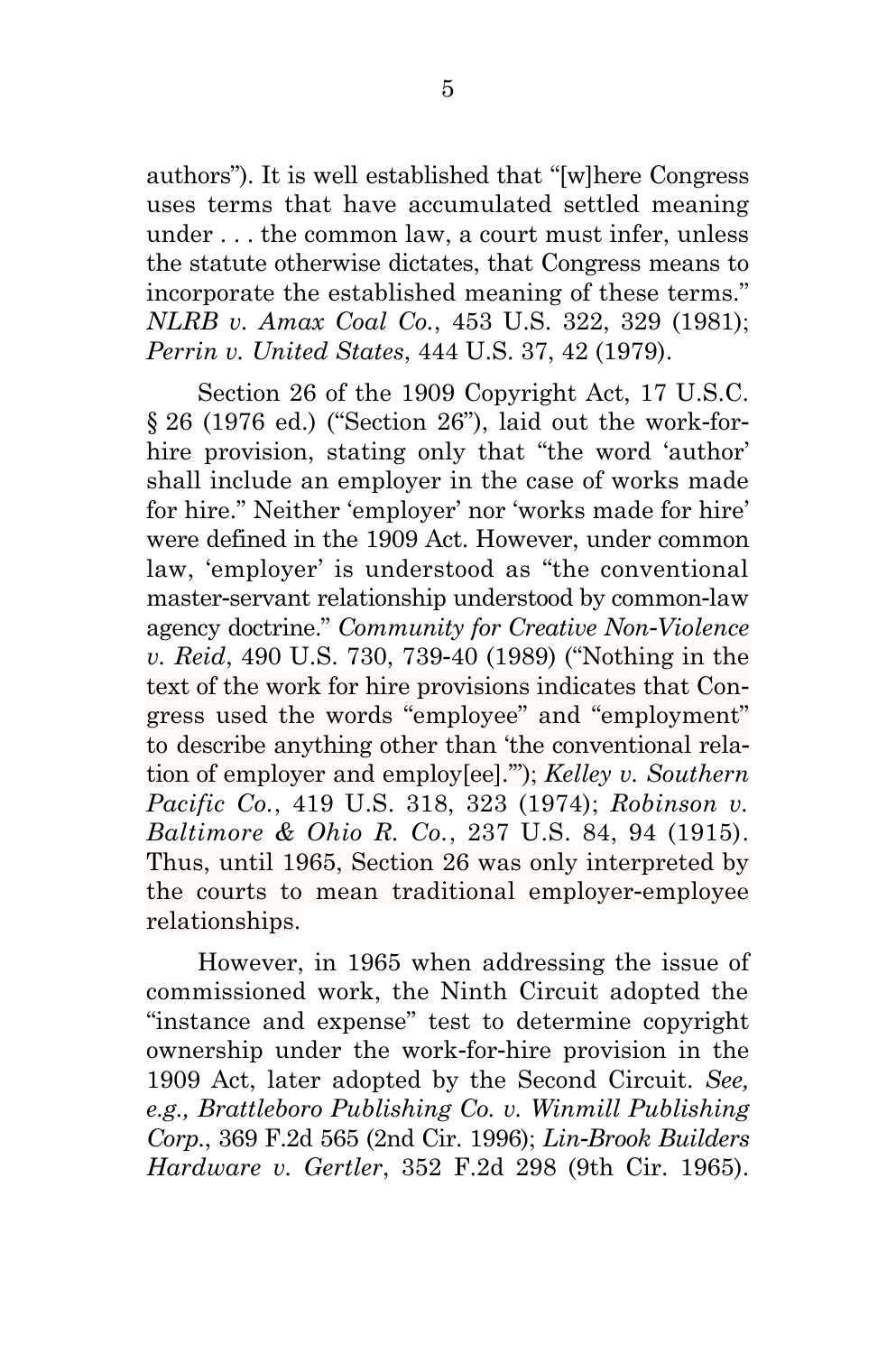There is no question that the "instance and expense" test is a judicially created doctrine which runs afoul of black letter law regarding the interpretation of terms in the Copyright Act. The First Circuit has also adopted the "instance and expense" test to materials protected under the 1909 Copyright Act, based upon the case of *Forward v. Thorogood*, ("*Forward"*), 985 F.2d 604 (1st Cir. 1993). *Forward* addresses the claim of whether an individual who arranged and paid for a band to record in a studio was entitled to own the products of the band's services, and the court applied the "instances and expense" test. *Id*. In that case, the court concluded that the "instance and expense" test did not apply, as the claim lacked the 'uses and benefits to the commissioner' for the test to apply. *Id*. at 606. Such application came four years after this Court's decision in *Community for Creative Non-Violence ("CCNV"), supra*, in which this Court declined to include independent contractors into the work-for-hire doctrine, albeit under the 1976 Copyright Act. *CCNV*, *supra,* 490 U.S. at 730. While there are many factual distinctions between *Markham* and *Forward*, the Court nevertheless applied the "instance and expense" test in the present case. Pet.App.11a-12a.

*Stare decisis* may promote judicial predictability and consistency, but "[it] is not an inexorable command; 'rather, it is a principle of policy and not a mechanical formula of adherence to the latest decision.'" *Payne v. Tennessee*, 501 U.S. 808, 828 (1991) (quoting *Helvering v. Hallock*, 309 U.S. 106, 119 (1940)). In its dedication to a singular case of precedent, the First Circuit puts form over substance and requires a favorable outcome for corporations, studios, and media conglomerates but does not correctly interpret the 1909 Act. A correct and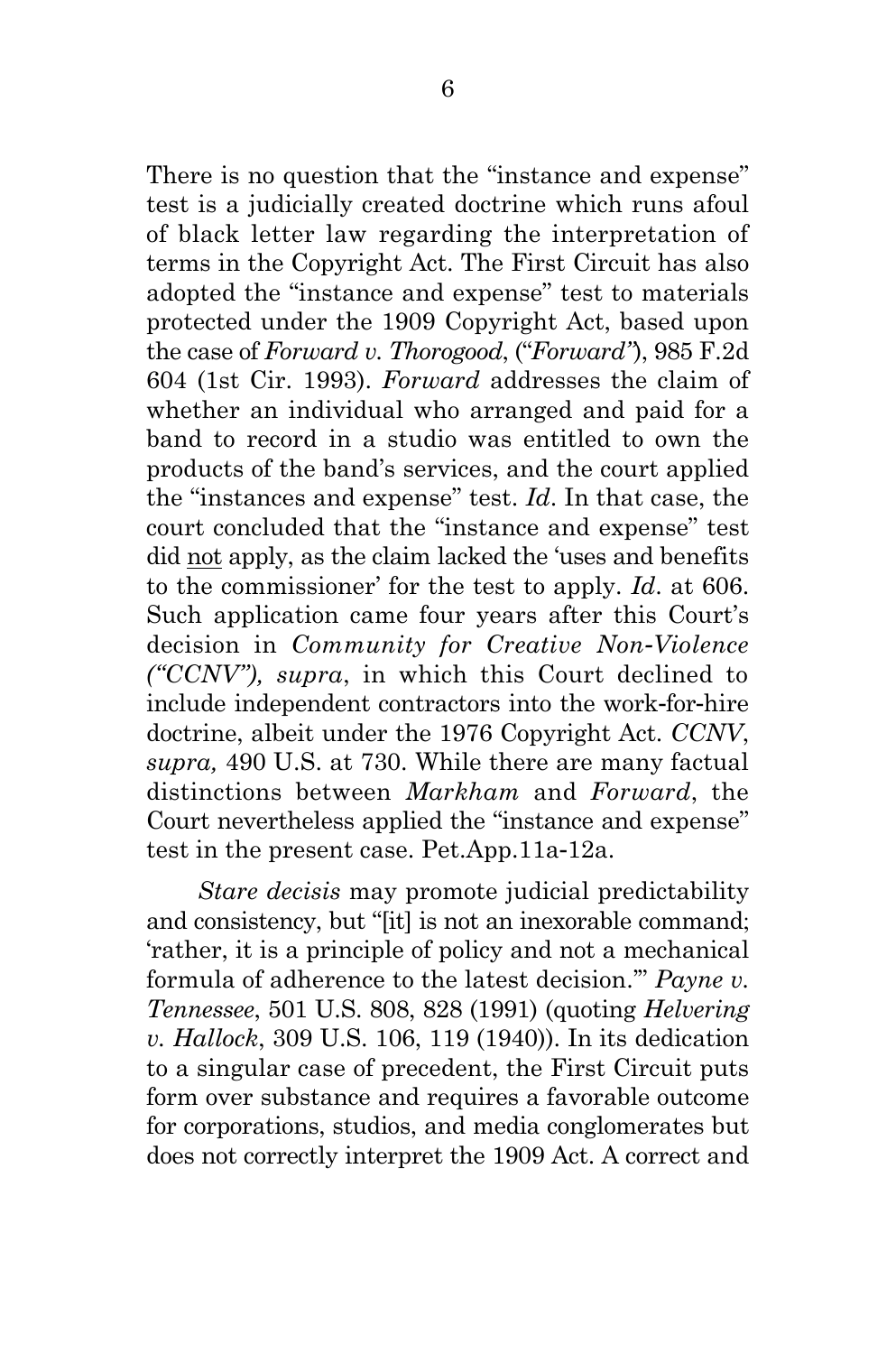consistent interpretation requires this Court to apply the clear holding of *CCNV* to the 1909 Act; any other result leads to inexplicable inconsistencies in the law.

#### <span id="page-11-0"></span>**II. THE FIRST CIRCUIT'S EMPLOYMENT OF THE "INSTANCE AND EXPENSE" TEST CREATES UNNECESSARY UNCERTAINTY IN COPYRIGHT LAW, CHILLING CREATORS' RIGHTS.**

The First Circuit's adoption of law which conflates independent contractors with standard employeremployee relations is problematic in its practical application, but also in its underlying policy. Copyright law, particularly under the 1909 Copyright Act, is a complicated matter, and the "instance and expense" test not only unfairly penalizes independent contractors who typically receive little to no money for their work, but also creates ambiguity and conflict in the law.

In *Fogerty v. Fantasy, Inc.*, 510 U.S. 517 (1994), this Court noted that "it is peculiarly important that the boundaries of copyright law be demarcated as clearly as possible." *Fogerty*, 510 U.S. at 526-27. The same is true of ensuring that the word "employer" is understood the same way from statute to statute in order to "enhanc[e] predictability and certainty of copyright ownership." *CCNV*, 490 U.S. at 740, 749. Yet, in dismissing this Court's approach in *CCNV*, the First Circuit chose to perpetuate fundamental uncertainty of ownership within the broader context of copyright law.

The prongs of the "instance and expense" test are vague and unpredictable themselves. *See* Thomas M. Deahl II, *The Consistently Inconsistent "Instance and Expense" Test: An Injustice to Comic Books*, 14 J.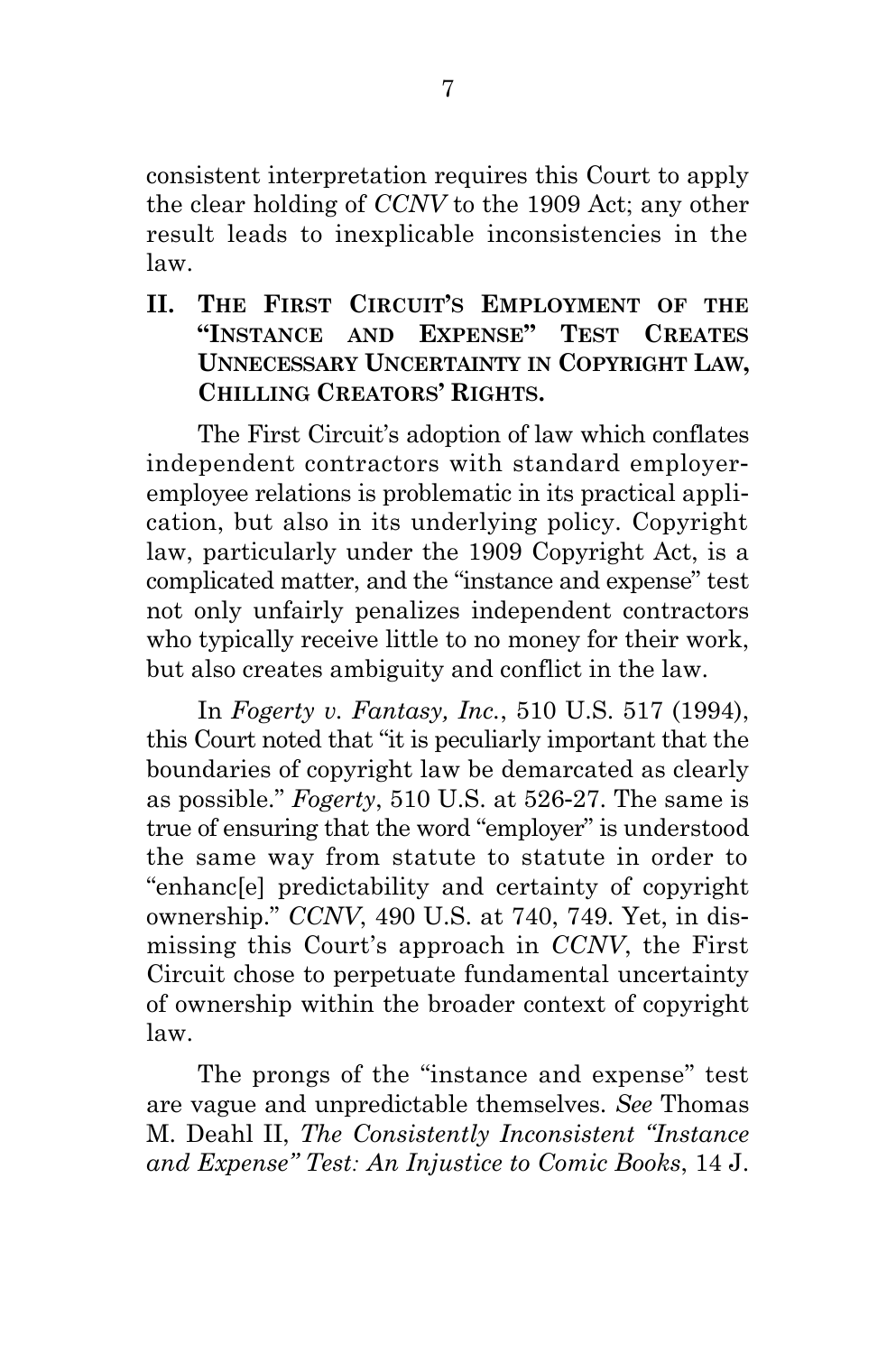MARSHALL REV. INTELL. PROP. L. 91, 104 (2014). This Court criticized the broad application of what it means for a work to be created at "the instance of another," as contributions to most kinds of copyrightable material are "usually prepared at the 'instance' of another, direction, and risk of a publisher or producer." *CCNV*, 490 U.S. at 741. With respect to the 'expense' prong, the focus is likewise unduly complex and unpredictable, evaluating "the resources of the hiring party" to the "nature of the payment," all turning on the "creative and financial arrangement[s] as revealed by the record in each case." *Marvel Characters, Inc. v. Kirby*, 726 F.3d 119, 140 (2d Cir. 2013).

For example, in this case, as a result of Markham's active participation in all aspects of the "power of creation," as well as the minimal expenses paid to Markham after the creation of the game, the First Circuit's holding calls for an entirely different application of the "instance and expense" test than the Court used in *Forward*. This defeats the purpose of predictability of copyright ownership.

Moreover, there is not a consistent holding across the circuits. The Eleventh Circuit has adopted an approach similar to the holding of *CCNV*, while the First, Second, and Ninth Circuits continue to employ the "instance and expense" test which lumps independent contractors and actual employees into the same category for all intents and purposes.

Termination rights are granted through "the Copyright Act, giv[ing] to authors and certain enumerated family members the power to terminate prior copyright grants or transfers or licenses of copyright." *Penguin Grp. (USA) Inc. v. Steinbeck*, 537 F.3d 193, 197 (2d Cir. 2008). The purpose was to grant creative professionals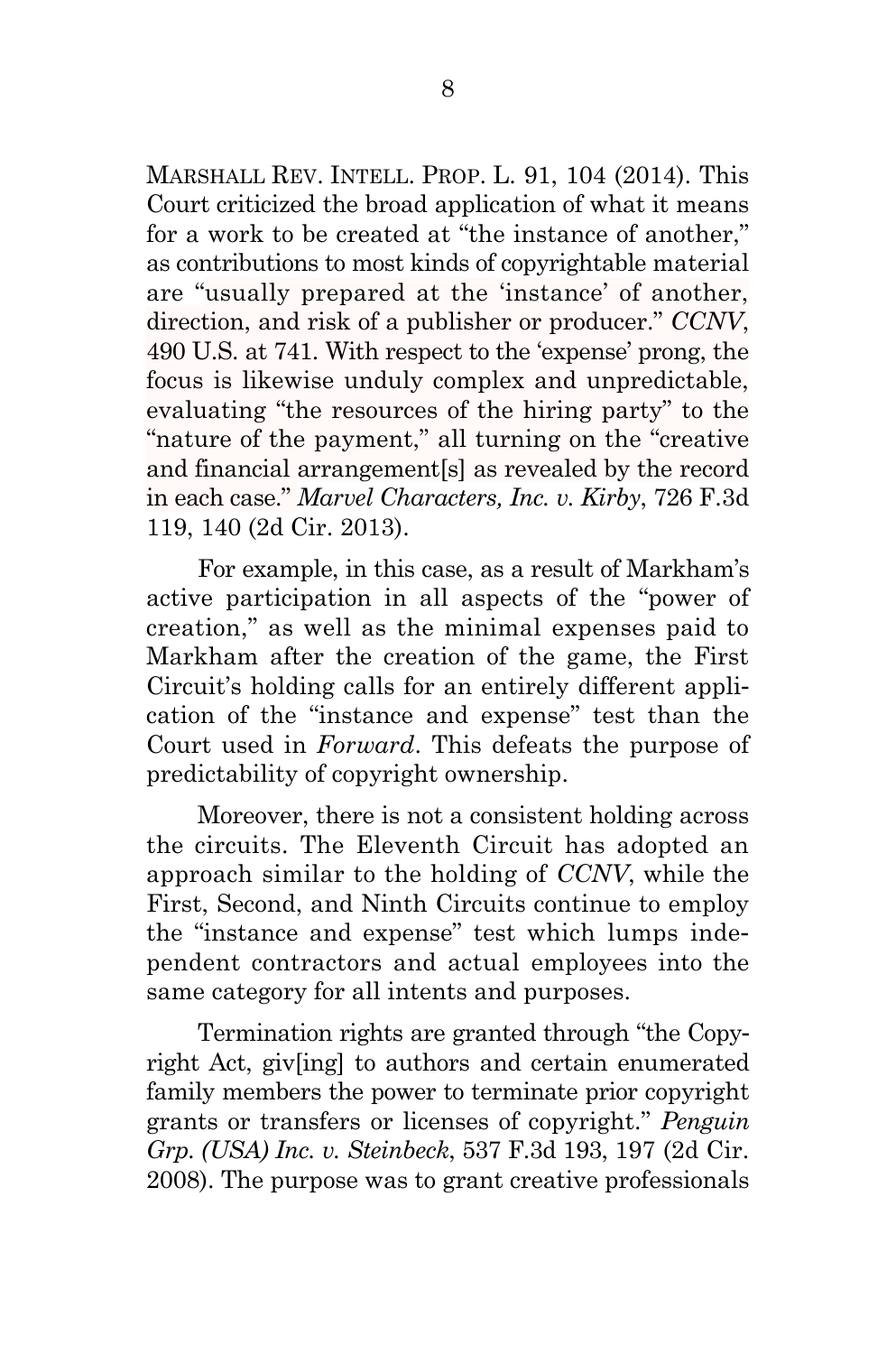these rights with the recognition that creators enter into long-term agreements with publishers, studios, or other conglomerates before their work has shown any prospect of success, and "discover increased leverage only when they later achieve commercial success." *Id*. These rights cannot be waived or transferred to anyone other than the creator's heirs. *Id.* The Copyright Act of 1976, "created for authors or their statutory heirs, with respect to transfers or licenses of copyright effected prior to 1978, an inalienable right to terminate the grant of a transfer or license." *Id.* 17 U.S.C. § 304(c). Courts' broad and unpredictable application of the "instance and expense" test effectively eviscerates the creator's termination rights because creators oftentimes get paid something for their work, just nothing close to its actual value.

Litigation is expensive, especially for creators who will inevitably lack the wherewithal to pursue their claims; creators will hesitate to bring forth actions to enforce their rights if they fear they will end up with nothing from the lawsuit based upon basic flaws and ambiguities in the law. This chilling effect runs directly afoul of the intentions to provide protection for creators through the Copyright Act in the first place. It also means that independent contractor creators seeking enforcement of their rights under the 1909 Copyright Act may have less rights in jurisdictions employing the "instance and expense" test in comparison to jurisdictions who have adopted the test from *CCNV*. These critical problems necessitate review by this Court. This Court should expand its holding in *CCNV*  with respect to work-for-hire clarifications under the 1976 Copyright Act and extend it to give protec